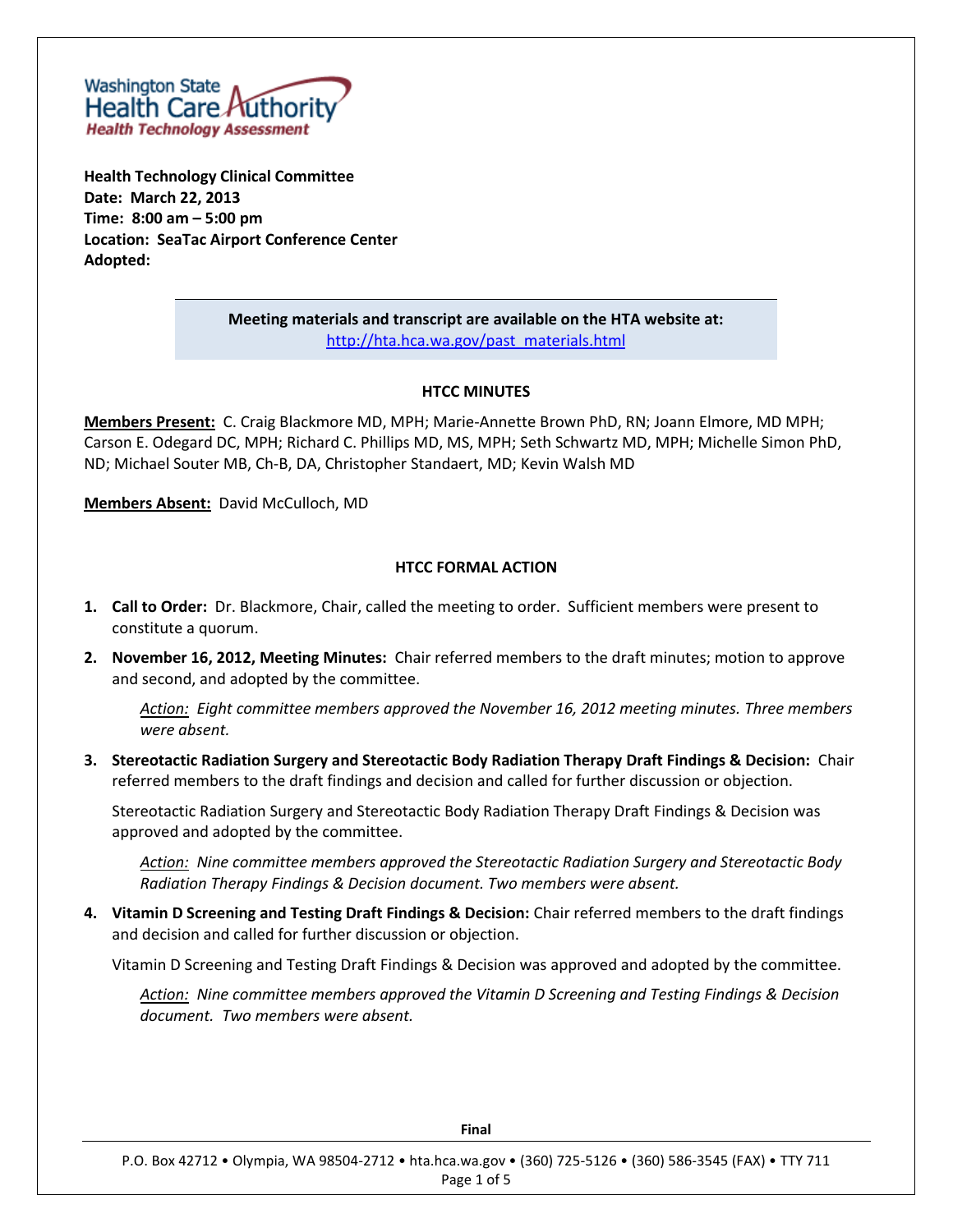# **5. Hyperbaric Oxygen Therapy (HBOT) for Tissue Damage, Including Wound Care and Treatment of Central Nervous System Conditions.**

Scheduled and Open Public Comments:

The Chair called for public comments. One individual scheduled time for public comments:

Karen Stanek, MD, Northwest Medical Rehabilitation

Presentation materials and conflict of interest form are available with [March 22 meeting materials.](http://www.hta.hca.wa.gov/past_materials.html)

No open public comments were presented.

# **Agency Utilization and Outcomes:**

Kerilyn Nobuhara MD, MHA, Senior Medical Consultant, Health Care Authority, presented the state agency utilization rates for Hyperbaric Oxygen Therapy for Tissue Damage, Including Wound Care and Treatment of Central Nervous System Conditions to the committee. The full presentation is published with [March 22 meeting materials.](http://www.hta.hca.wa.gov/past_materials.html)

# **Vendor Report and HTCC Q & A:**

The Chair introduced the clinical expert, Neil Hampson, MD, Past-President, Undersea and Hyperbaric Medical Society, Physician Emeritus, Virginia Mason Medical Center, Seattle, WA.

Karen Crotty, PhD, MPH of Hayes, Inc, presented the evidence review addressing Hyperbaric Oxygen Therapy. The full presentation is published wit[h March 22 meeting materials.](http://www.hta.hca.wa.gov/past_materials.html)

#### **Committee Discussion and Decision:**

The HTCC reviewed and considered the Hyperbaric Oxygen Therapy technology assessment report and information provided by the state agencies. They also heard comments from the evidence reviewer, the clinical expert, the public, and agency medical directors. The committee considered all the evidence and gave greatest weight to the evidence it determined, based on objective factors, to be the most valid and reliable.

- *Discussion:* The Chair called for discussion of conditions of coverage for Hyperbaric Oxygen Therapy following the majority voting for coverage under certain conditions. The following conditions were discussed and approved by a majority of the clinical committee:
- *Limitations of Coverage:*

Hyperbaric Oxygen Therapy is a covered benefit for:

- $\circ$  Crush injuries and suturing of severed limbs. HBO therapy would be an adjunctive treatment when loss of function, limb, or life is threatened;
- $\circ$  Compromised skin grafts and flaps (not for primary management of wounds);
- o Chronic refractory osteomyelitis, unresponsive to conventional medical and surgical management;
- o Osteoradionecrosis as an adjunct to conventional treatment;

| Final                                                                                                      |
|------------------------------------------------------------------------------------------------------------|
| P.O. Box 42712 . Olympia, WA 98504-2712 . hta.hca.wa.gov . (360) 725-5126 . (360) 586-3545 (FAX) . TTY 711 |
| Page 2 of 5                                                                                                |

**Final**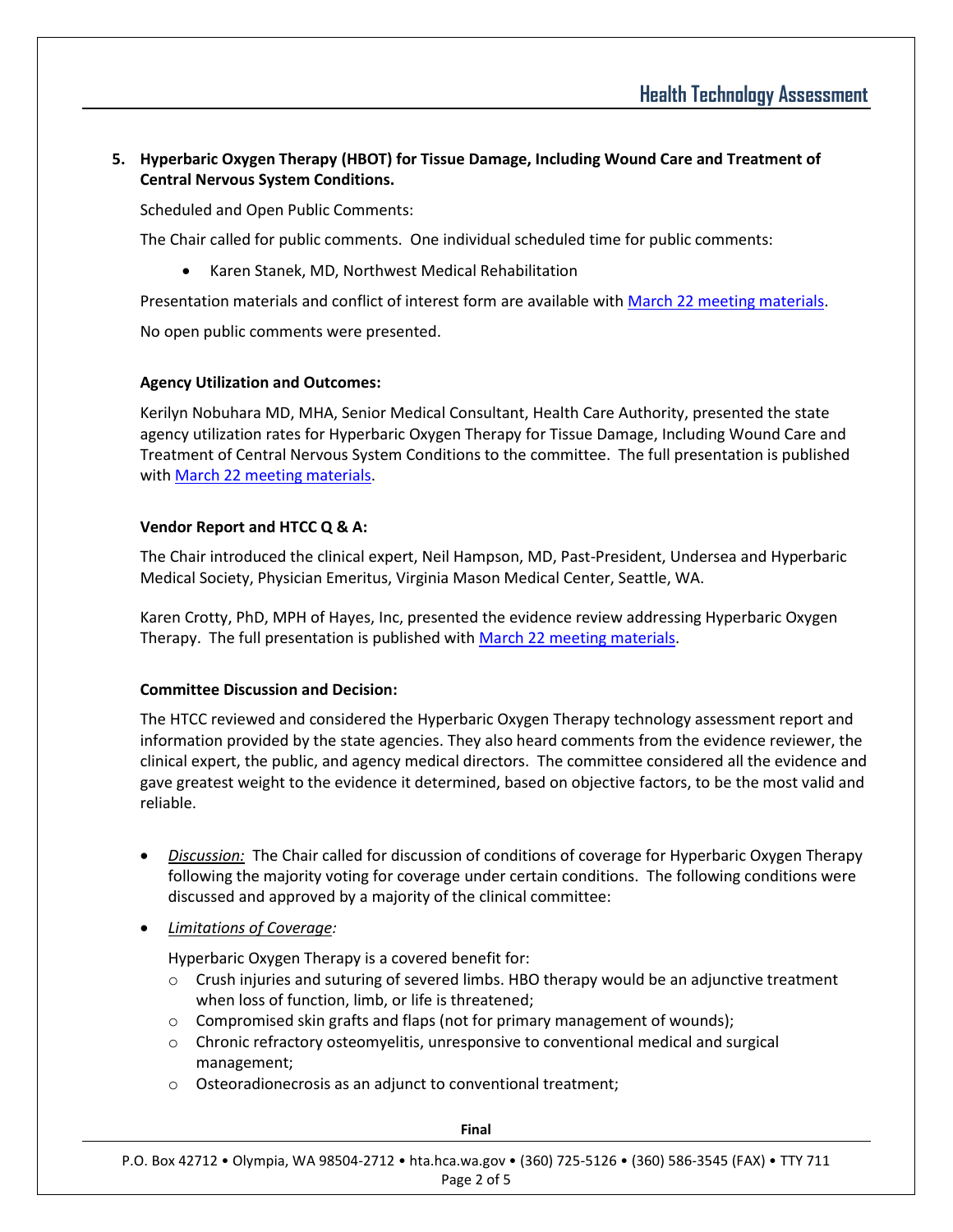- $\circ$  For prevention of osteoradionecrosis associated with tooth extraction in a radiated field;
- o Soft tissue radionecrosis as an adjunct to conventional treatment;
- o Diabetic wounds in patients who meet the following three criteria:
	- Patient has type I or type II diabetes and has a wound that is due to diabetes;
	- Patient has a wound classified as Wagner grade III or higher; and
	- Patient has failed an adequate course of standard wound therapy.

Non-covered Indications|:

- $\circ$  Brain injury including traumatic (TBI) and brain injury chronic (excluding stroke)
- o Cerebral Palsy
- o Multiple Sclerosis
- o Headache/migraine
- o Sensorineural hearing loss
- o Thermal burns
- o Other non-healing wounds

The committee checked for availability of a Medicare decision. The Centers for Medicare & Medicaid Services (CMS) cover Hyperbaric Oxygen Therapy in either a mono-place or multi-chamber for a number of indications. For conditions addressed by the CMS National Coverage Determination and the HTA review, the HTCC findings agree with the CMS policy.

Chair directed HTA staff to prepare a draft coverage determination document for the topic.

#### **6. Spinal Cervical Fusion for Degenerative Disc Disease:**

**Scheduled and Open Public Comments:** The Chair called for public comments. Three individuals scheduled time for public comments:

- Joseph Cheng, MD, American Association of Neurological Surgeons/ Congress of Neurological Surgeons
- Jason Lerner, Director Marketing Access, De Puys Synthes
- David Flum, MD, Spine Surgical Care and Outcomes Assessment Program (Spine SCOAP)

One organization submitted a letter in lieu of a scheduled presentation:

Deana SCearce, JD, Director, State Government Affairs, Medtronic, Inc.

Presentation materials and conflict of interest forms are available with [March 22 meeting materials.](http://www.hta.hca.wa.gov/past_materials.html).

No open public comments were presented.

#### **Agency Utilization and Outcomes:**

Gary Franklin, MD, MPH, Medical Director, Department of Labor and Industries, presented the state agency utilization rates for Cervical Spinal Fusion to the committee. The full presentation is published with [March 22 meeting materials.](http://www.hta.hca.wa.gov/past_materials.html)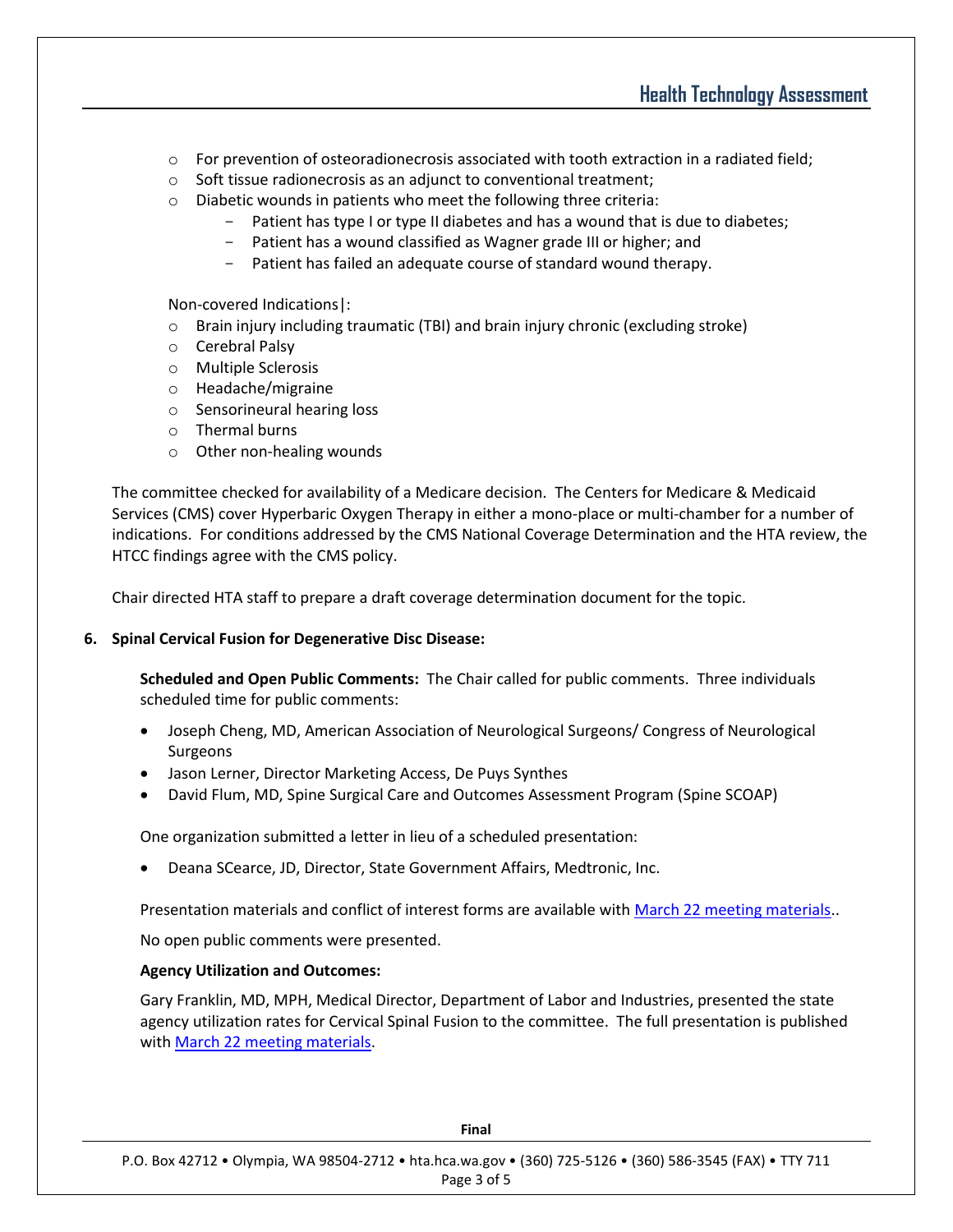### **Vendor Report and HTCC Q & A:**

The Chair introduced the clinical expert, Trent Tredway, MD, Director, Minimally Invasive Spine Surgery, Department of Neurological Surgery, and Associate Professor University of Washington School of Medicine.

Daniel A. Ollendorf, MPH, ARM, of the Institute for Clinical and Economic Review, presented the evidence review addressing Cervical Spinal Fusion. The full presentation is published with March 22 [meeting materials.](http://www.hta.hca.wa.gov/past_materials.html)

#### **Committee Discussion and Decision**

The HTCC reviewed and considered the Cervical Spinal Fusion technology assessment report and information provided by the state agencies. They also heard comments from the evidence reviewer, the clinical expert, the public, and agency medical directors. The committee considered all the evidence and gave greatest weight to the evidence it determined, based on objective factors, to be the most valid and reliable.

| <b>HTCC Committee Coverage Determination Vote</b> |                       |                            |                                                   |
|---------------------------------------------------|-----------------------|----------------------------|---------------------------------------------------|
|                                                   | <b>Not</b><br>Covered | Covered<br>Unconditionally | <b>Covered Under</b><br><b>Certain Conditions</b> |
| <b>Cervical Spinal Fusion</b>                     | 0                     |                            | 10                                                |

- *Discussion:* The Chair called for discussion of conditions of coverage for Cervical Spinal Fusion following the majority voting for coverage under certain conditions. The following conditions were discussed and approved by a majority of the clinical committee:
- *Limitations of Coverage:*

**Cervical Spinal Fusion is a covered benefit for** patients with signs and symptoms of radiculopathy and advanced imaging evidence of corresponding nerve root compression and failure of conservative (non-operative) care.

**Cervical Spinal Fusion is not a covered benefit for** neck pain without evidence of radiculopathy or myelopathy.

The committee checked for availability of a Medicare coverage decision. There is no national coverage determination (NCD) for any form of fusion surgery. Local coverage decisions (LCDs) are limited to spinal fusion for *lumbar* degenerative disc disease.

Chair directed HTA staff to prepare a draft coverage determination document for the topic.

The Chair called for further comments. No further comments on review of Cervical Spinal Fusion.

| .                                                                                                          |
|------------------------------------------------------------------------------------------------------------|
| P.O. Box 42712 . Olympia, WA 98504-2712 . hta.hca.wa.gov . (360) 725-5126 . (360) 586-3545 (FAX) . TTY 711 |
| Page 4 of 5                                                                                                |